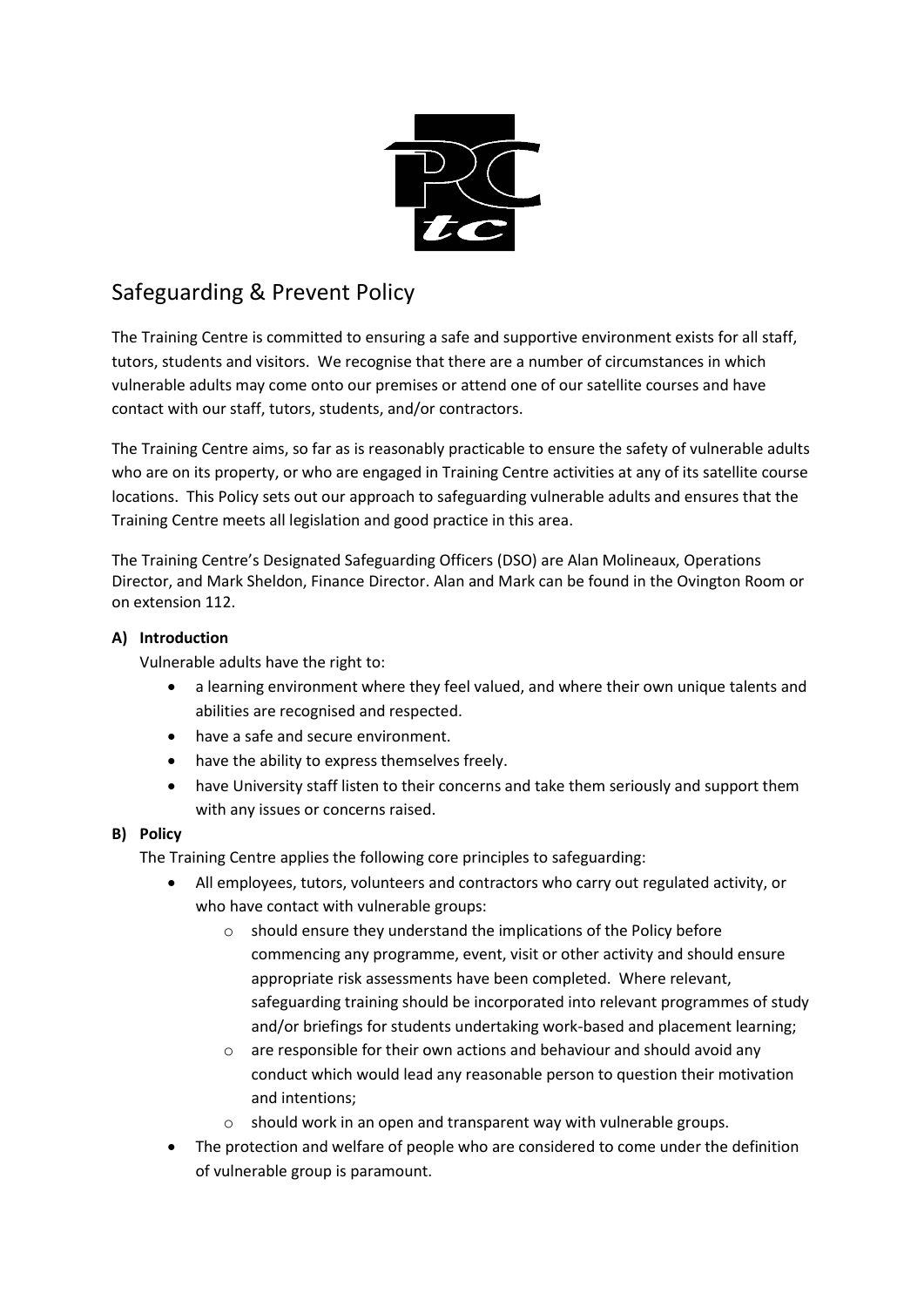• All vulnerable groups, without exception, have the right to protection from abuse regardless of age, disability, gender reassignment, marriage and civil partnerships, pregnancy and maternity, race, religion and belief, sex or sexual orientation.

## **C) Responsibilities**

If a member of staff has a concern that a vulnerable adult is being harmed or abused, they should consult with a DSO for advice and guidance. These concerns might include:

- a colleague's behaviour around individuals or a particular person;
- concerns about welfare, either shared by an individual or based on behaviour or observation;
- concerns about the behaviour of an adult accompanying a child or group of children;
- concerns about bullying;
- concerns about extremism.

If a member of staff or student does not believe that their concerns have been appropriately addressed, they have the right and responsibility to directly pass concerns to local Police.

It is easier to follow-up an incident if a clear record is made. A Safeguarding Concern Form should be completed as soon as possible to enable consistent collection of information which may subsequently be used as evidence in Court.

The Training Centre does not expect member of staff or students to handle issues alone. They are often complex and may require the Training Centre to seek assistance from external agencies. DSOs will be appointed to assist with such issues, recording available information on a 'Safeguarding Record Form – Designated Safeguarding Officer'.

When contacting a DSO do not discuss the concern over the telephone. You should only provide the DSO with the following information:

- your name
- the activity you are engaged in
- your location.

The DSO will take all necessary actions. If there is a significant concern a referral will be made to the Policy or local protection teams and the DSO will have the contact number for such agencies.

If a member of staff or a tutor is the subject of a complaint or allegation that they have harmed a vulnerable adult, it may be necessary to suspend, without prejudice, pending the outcome of an investigations. The decision whether to suspend rests with the Directors.

The member of staff or tutor will be notified of the allegation and the procedure to be followed for an investigation, internally via the Disciplinary Policy, or externally the Police, Social Services or relevant body.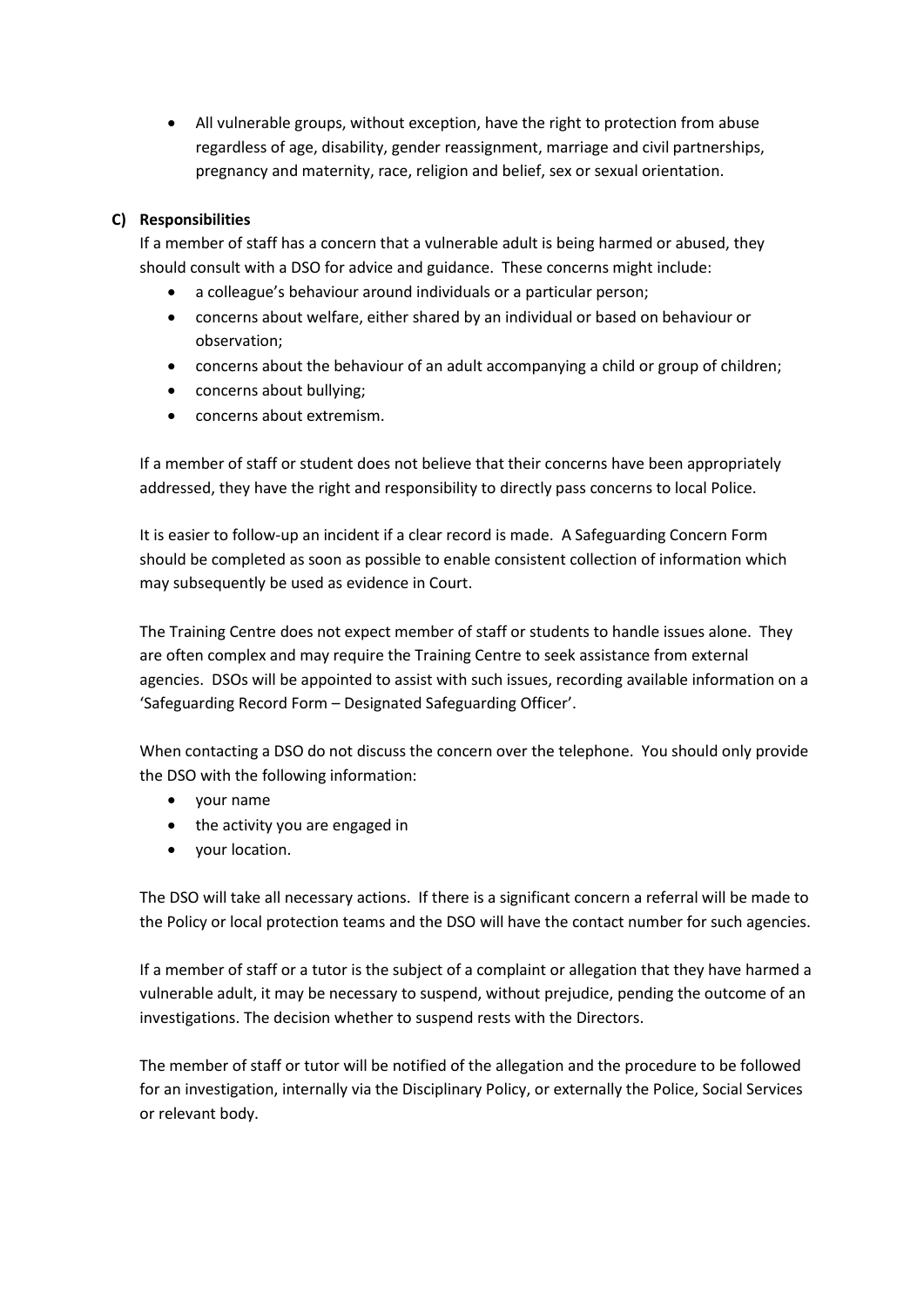Any member of staff who is approached by an external agency in relation to an investigation involving a member of staff, tutor or student, refer the agency to a DSO, who will determine whether the requested information can be disclosed with or without consent.

A formal log will be in place, controlled by the Main Office and disposed of in line with the Training Centre's Records Management guidelines and the Data Protection Act.

## **D) Descriptions of Significant Harm, Abuse and Neglect (Equality Act 2010)**

# 1. Significant Harm

The Children's Act 1989/2004 defines this as the threshold that will justify compulsory intervention in family life in the best interests of the child. There should be reasonable cause to suspect that a child is suffering, or is likely to suffer, significant harm. Consideration is given to the severity of the ill-treatment and may include the degree and extent of premeditation, degree or threat of coercion, child sex abuse and sadism. Sometimes a single traumatic event can cause significant harm, e.g. violent assault. More often it is long standing and can change or interrupt a child's development – physically or mentally.

This definition will be used by the Designated Safeguarding Officers when considering matters with all vulnerable groups.

## 2. What is Abuse and Neglect?

Maltreatment by inflicting harm or failing to prevent harm.

## 3. Physical Abuse

May involve hitting, shaking, throwing, poisoning, burning, scalding or other physical harm, including female genital mutilation. In the context of vulnerable adults it also includes the misuse of restraint or use of inappropriate sanctions.

## 4. Emotional/Psychological Abuse

In the context of vulnerable adults psychological abuse includes emotional abuse, threats, deprivation of contact, humiliation, intimidation, coercion, verbal abuse, isolation or withdrawal from services.

## 5. Neglect

In the context of vulnerable adults this includes ignoring medical or physical needs, withholding medication or food, or failure to provide access to appropriate health, social or educational needs.

## 6. Extremism

Extremism is defined as vocal or active opposition to the fundamental British values, including democracy, the rule of law, individual liberty and mutual respect and tolerance of different faiths and beliefs. Adults from all walks of life may be subjected to extremist recruiters via the internet or in person.